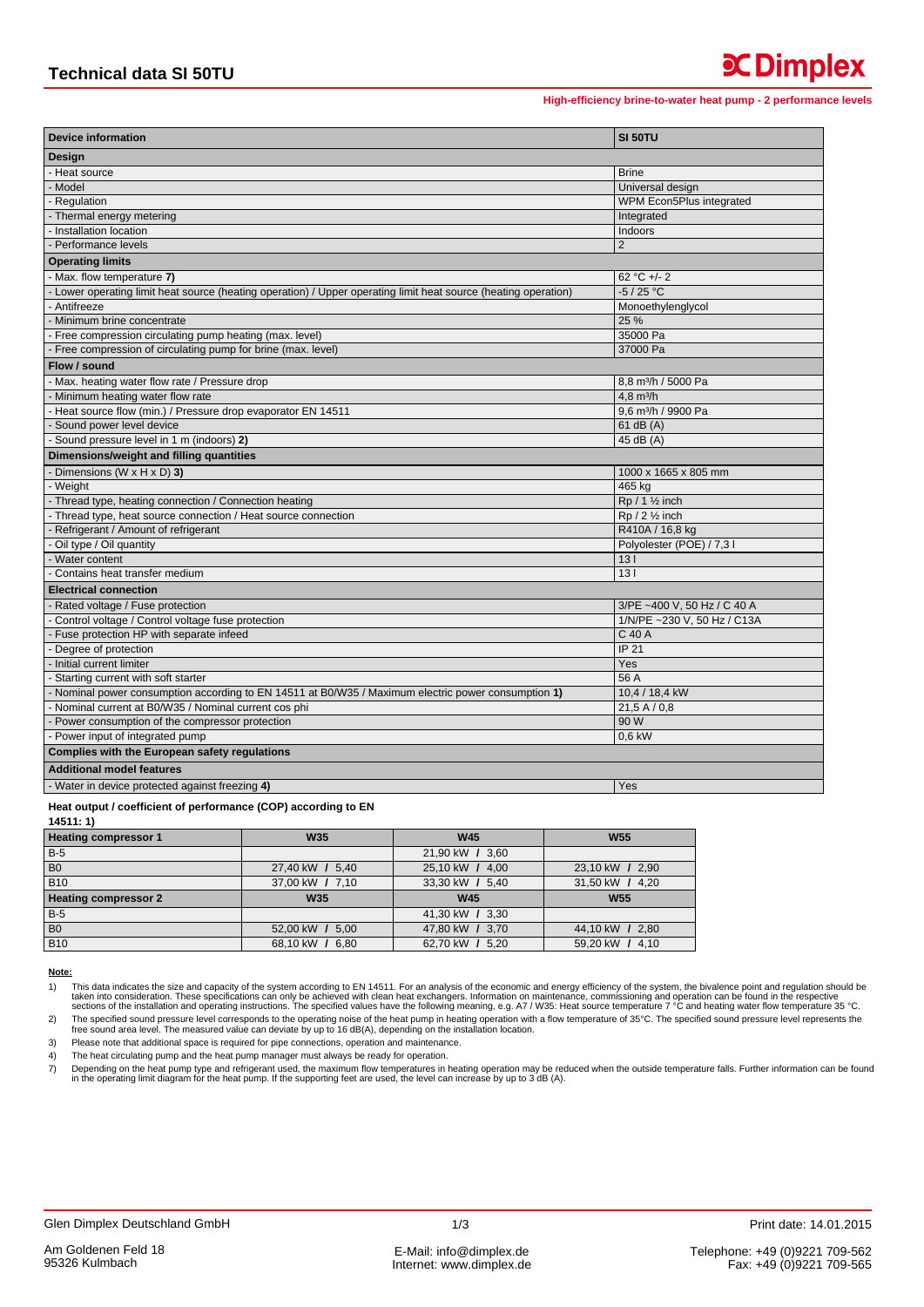High-efficiency brine-to-water heat pump - 2 performance levels

**C**Dimplex



 $2/3$ 

Print date: 14.01.2015